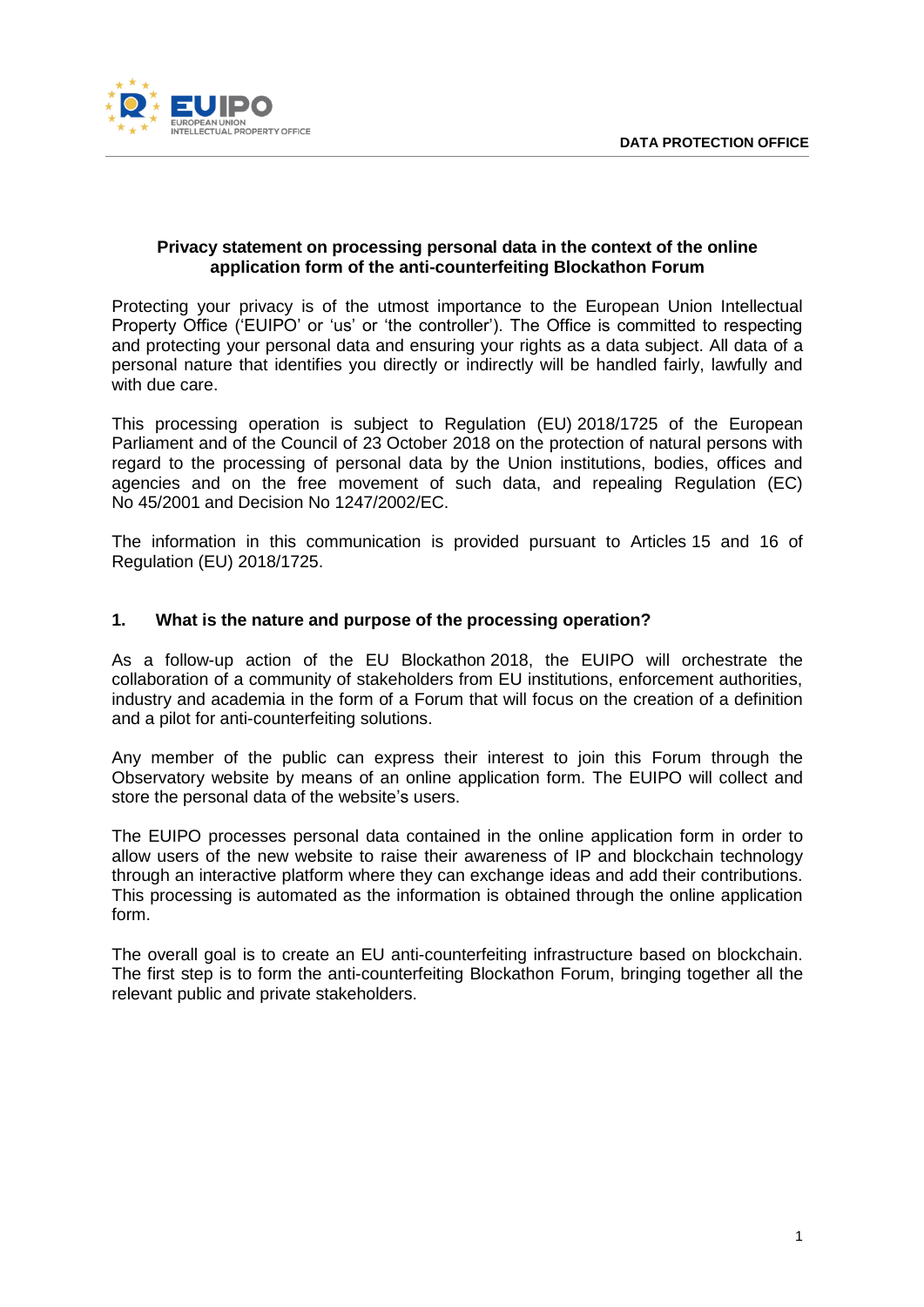

Once in place, the Forum will work on the development and implementation of an anticounterfeiting use case and software to achieve interoperability, standardisation and proof of authenticity, both through electronic channels such as e-mail exchanges and feedback to questionnaires or physical meetings such as workshops, events and meetings and other means of follow up on the topic of the use case and the pilot.

# **2. What personal data do we process?**

We process the following data completed by the interested user in the Forum online application form:

- first name and last name
- job title and company name
- opening line
- industry
- email address
- nationality
- industry
- contributions
- credentials.

### **3. Who is responsible for processing the data?**

Personal data processing is the responsibility of the Observatory director, acting as the delegated EUIPO data controller.

Personal data is processed by the Observatory staff.

### **4. Who has access to your personal data and to whom is it disclosed?**

Personal data is disclosed to members of the Observatory staff responsible for the administration of the Forum web page and the management of the Forum.

Personal data is not intended to be transferred to third countries.

#### **5. How do we protect and safeguard your information?**

We take appropriate technical and organisational measures to safeguard and protect your personal data from accidental or unlawful destruction, loss, alteration and unauthorised disclosure or access.

All personal data related to the network members is stored in secure IT applications (e.g. ShareDOX ― the document management system) according to the Office's security standards, as well as in specific electronic folders and mailboxes.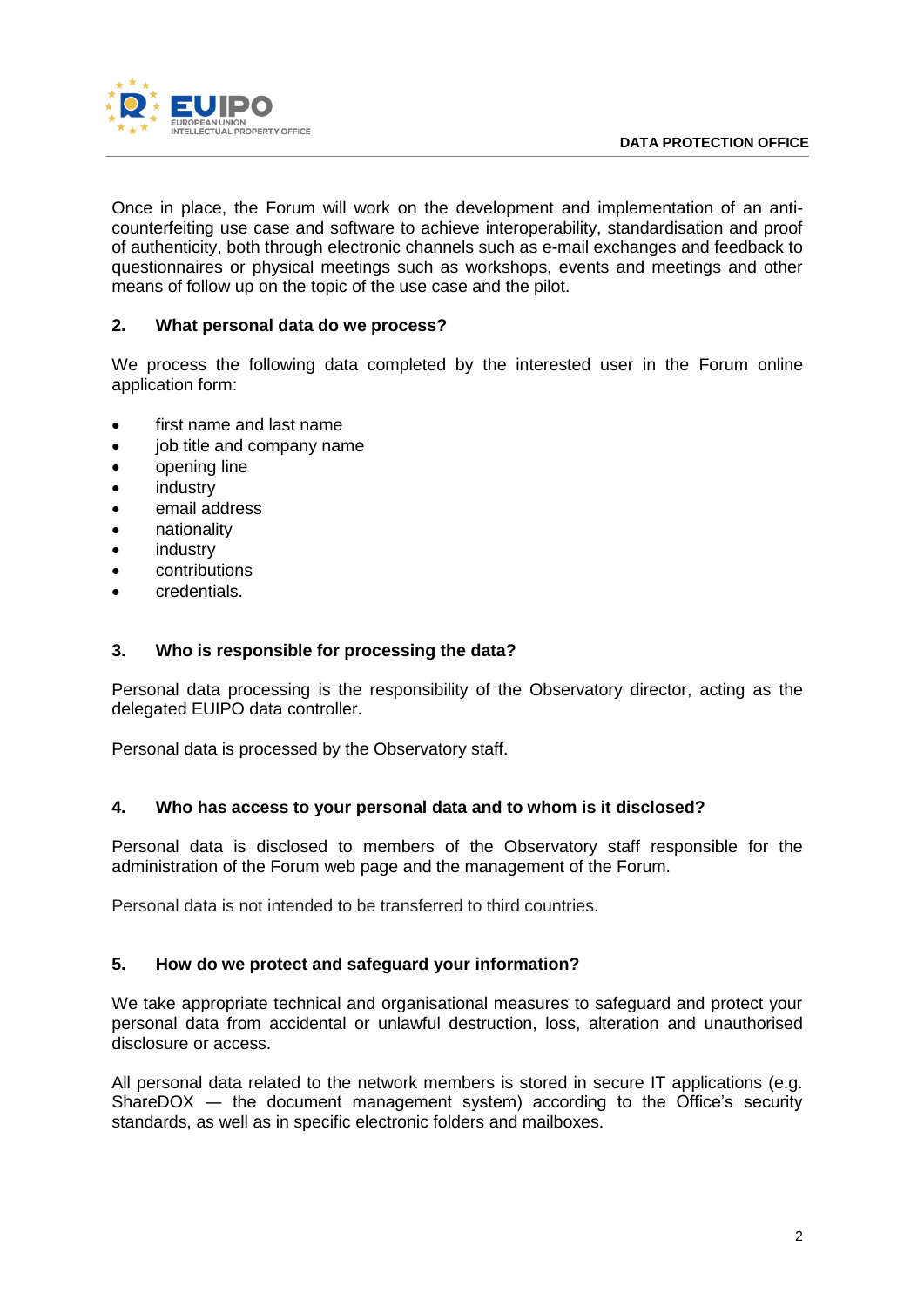

The database and mailboxes are password-protected under a single sign-on system and connected automatically to the user's ID. E-records are held securely to safeguard the confidentiality and privacy of the data therein.

Regardless of stage, everybody dealing with personal data in the context of the networking activities must sign a confidentiality declaration.

### **6. How can you access your personal information and, if necessary, correct it? How can you receive your data? How can you request that your personal data be erased, or restrict or object to its processing?**

You have the right to access, rectify, erase and receive your personal data, as well as restrict its processing or object to the same, as provided in Articles 17 to 24 of Regulation (EU) 2018/1725.

If you would like to exercise any of these rights, please send a written query explicitly stating your request to the delegated data controller, the director of the Observatory.

Your request will be answered without undue delay, and in any event within 1 month of receipt of the request. However, according to Article 14(3) of Regulation (EU) 2018/1725 this period may be extended by up to 2 months where necessary, taking into account the complexity and number of requests. The Office will inform you of any such extension within 1 month of receipt of the request, together with the reasons for the delay.

# **7. What is the legal basis for processing your data?**

Personal data is processed in accordance with Article 5(1)(a) of Regulation (EU) 2018/1725 and Regulation (EU) 386/2012.

# **8. How long can data be kept?**

Personal data will be kept only for the time needed to achieve the purpose(s) for which it is processed. The documents containing information about the members of the Forum are living documents that are constantly updated. Whenever a person does not wish to continue being part of this network, the data is deleted automatically from the lists.

In the event of a formal appeal, all data held at the time of the appeal will be retained until the completion of the appeal process.

# **9. Contact information**

Should you have any queries on the processing of your personal data, please address them to the data controller, the director of the Observatory at: [DPOexternalusers@euipo.europa.eu](mailto:DPOexternalusers@euipo.europa.eu)